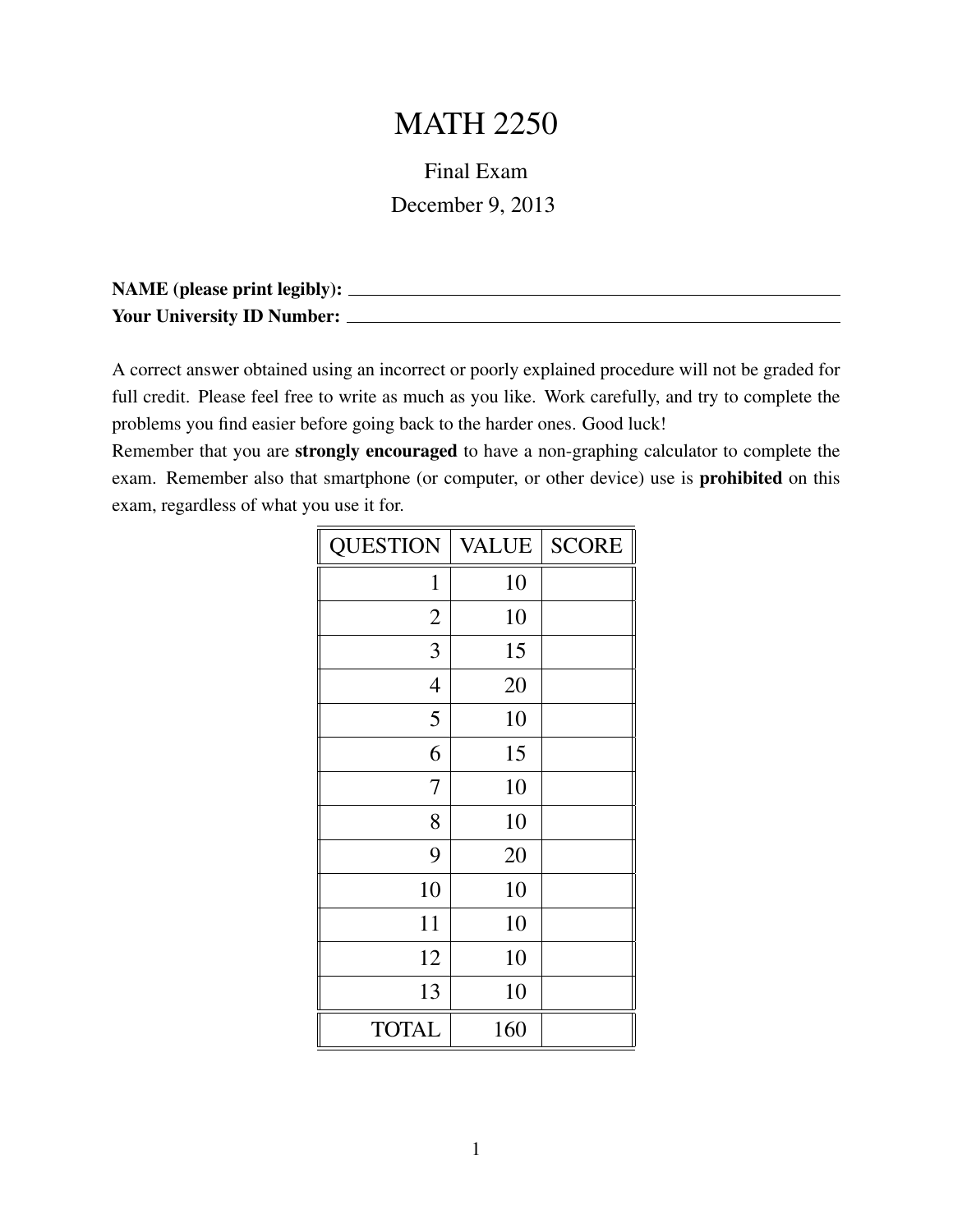## 1. (10 points) Compute the limit

$$
\lim_{x \to 0} \frac{x \sin x}{2 - 2 \cos x}
$$

using any method you like.

ANSWER:

2. (10 points) Please state the definition of the derivative as a limit:

 $f'(x) =$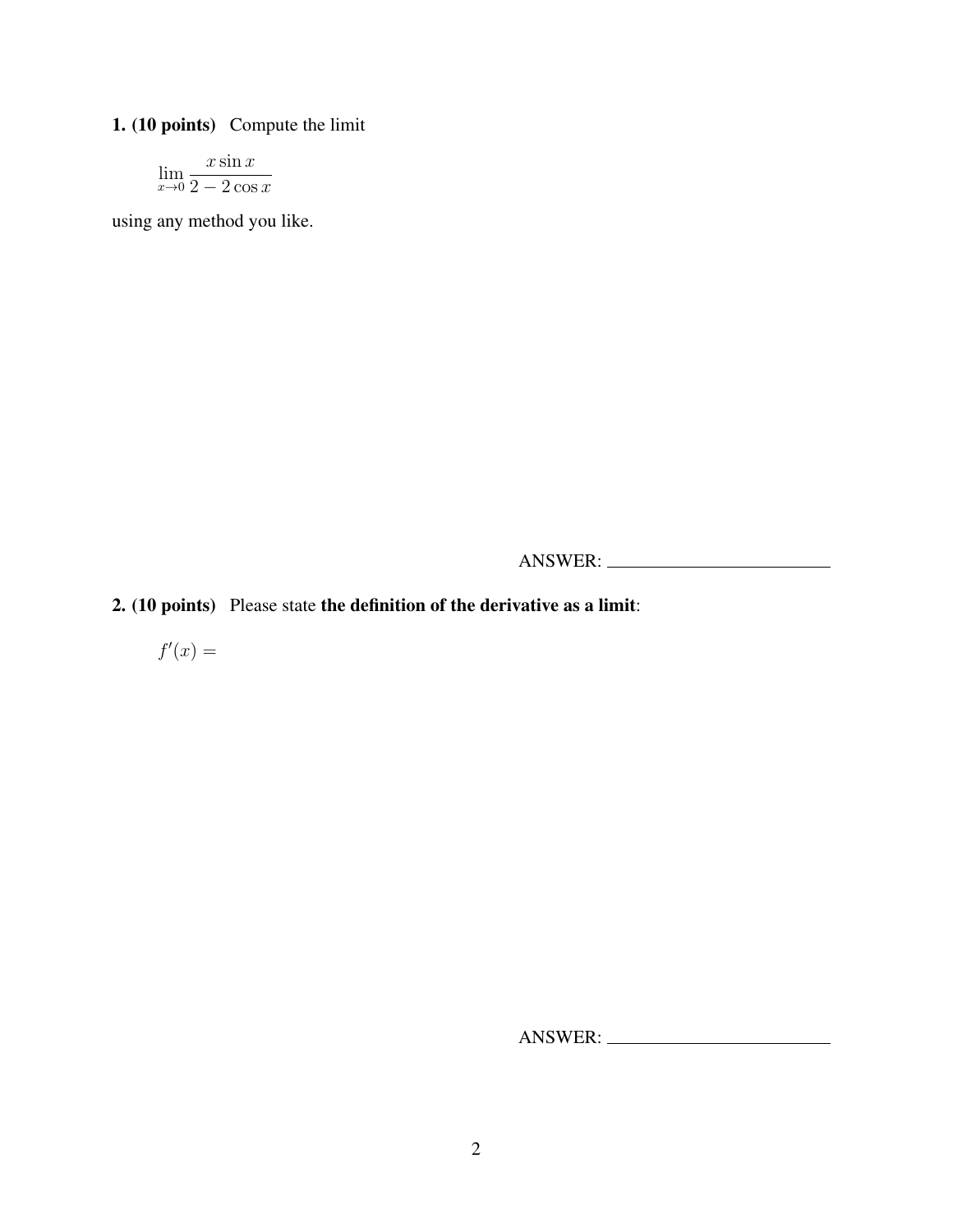3. (15 points) Compute the derivatives of the three functions below. For the last problem, your answer should involve the unknown function  $f(x)$  and its derivative  $f'(x)$ :

$$
\frac{d}{dx}\frac{x^3-2x+4}{2x-5} =
$$

ANSWER:

$$
\frac{d}{dx}(\arcsin 2x)(\cos x) =
$$

ANSWER:

 $\frac{d}{dx}10^{f(x)} =$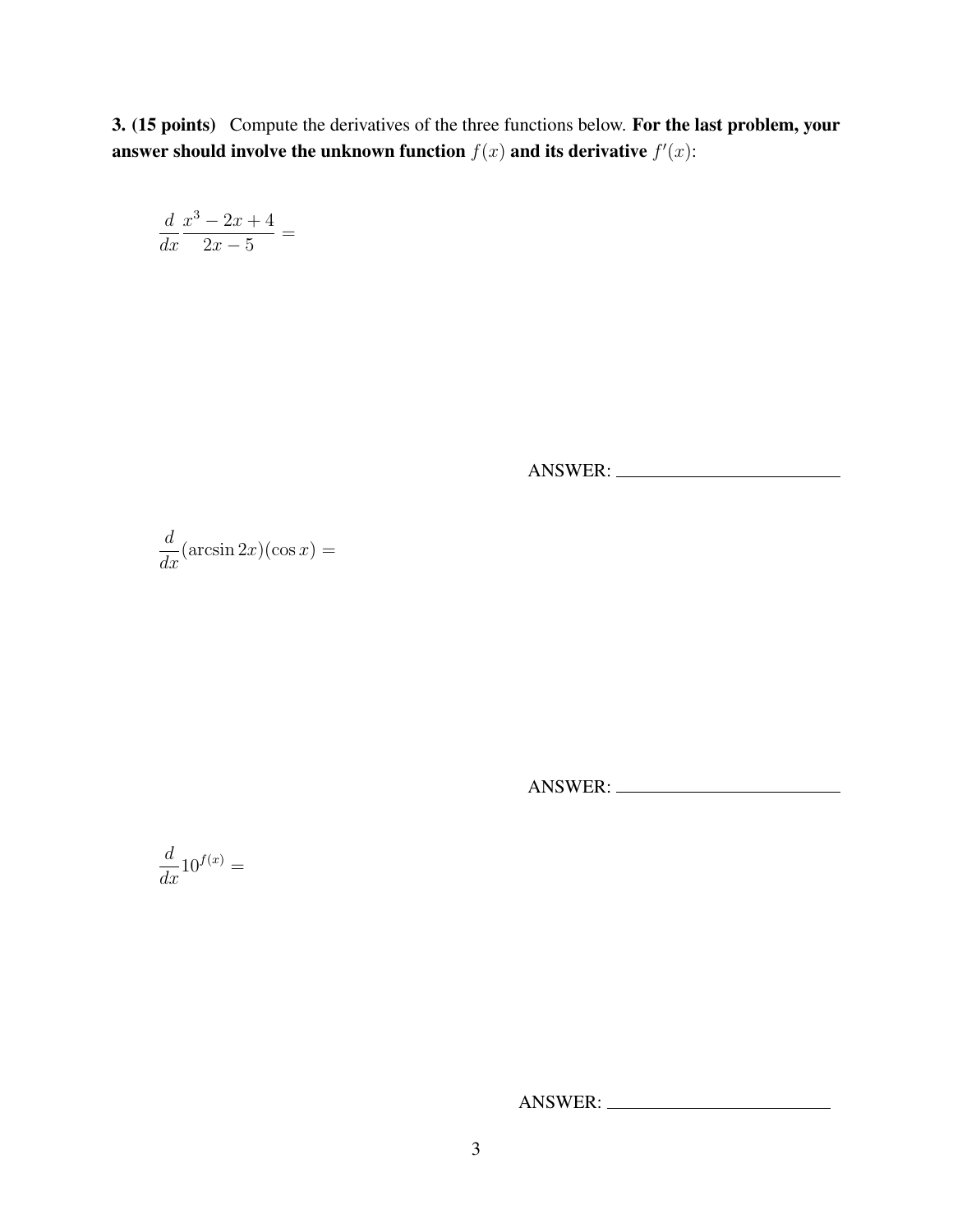**4. (20 points)** The ideal gas law states that the pressure  $P(t)$ , mass  $M(t)$ , and temperature  $T(t)$ of a quantity of gas in a vessel of fixed volume are related by the equation  $kP(t) = M(t)T(t)$ where k is a constant, t is time and T is temperature<sup>1</sup>.

1. Differentiate this equation with respect to time t to arrive at a relationship between  $P(t)$ ,  $P'(t)$ ,  $M(t)$ ,  $M'(t)$ ,  $T(t)$  and  $T'(t)$ .

ANSWER:

2. A full can of Krylon spray paint contained approximately 340 g of paint before it was used to spray "Calculus Rules" on the underside of a certain bridge. Describe the change in temperature of the paint remaining in the can during the spraying process. Justify your answer using the equation above.

<sup>&</sup>lt;sup>1</sup>I'm really sorry about using both t and T in the same problem to represent different things. Hopefully, you're used to it by now.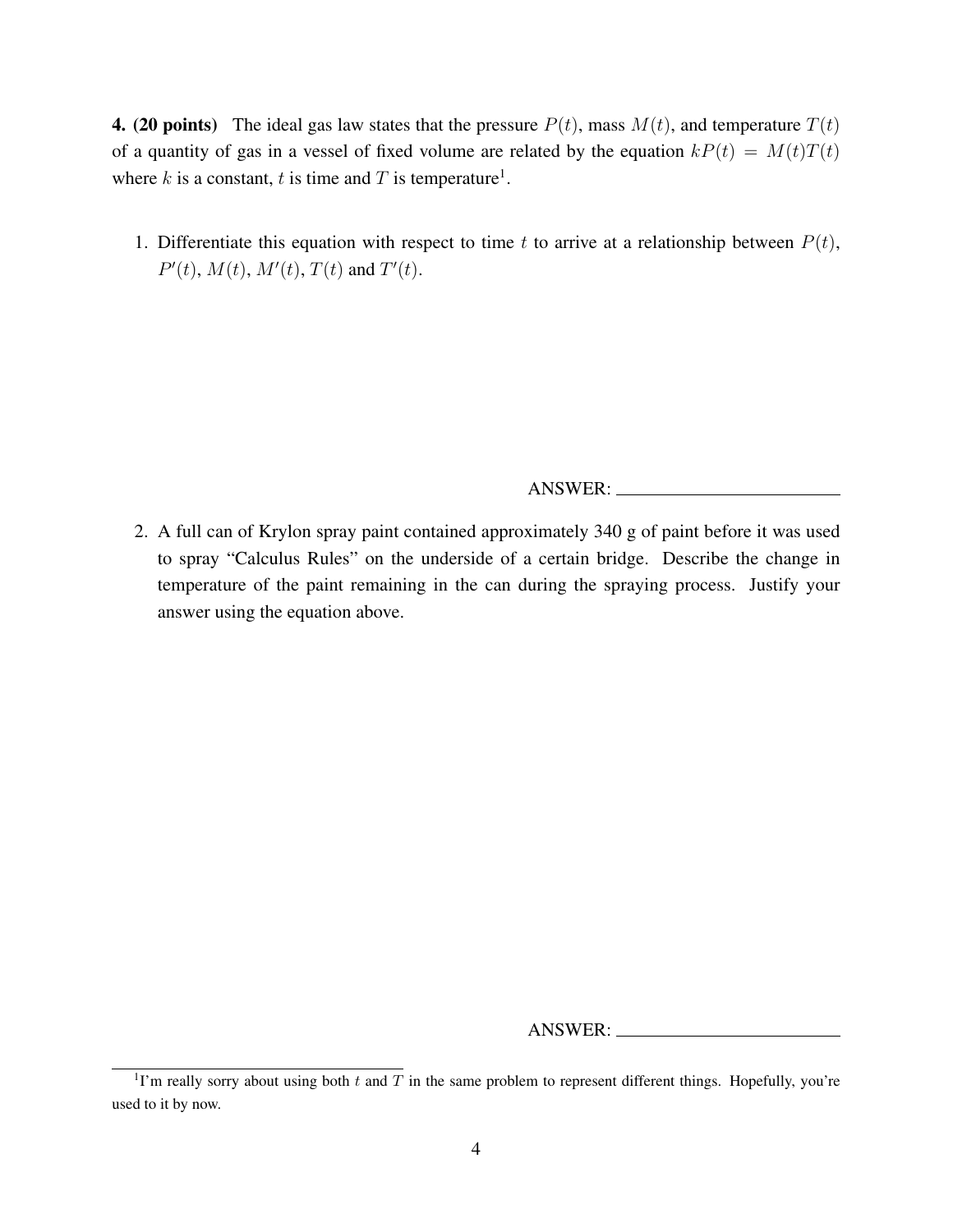5. (10 points) The orbital period  $T$  of a body in an elliptical orbit with semi-major axis (maximum distance from the sun) a is given by  $T = ka^{3/2}$  where k is a constant. Comet 2P/Encke has semimajor axis of 2.2178 astronomial units (AU) and an orbital period of 3.3 years.

Suppose we wish to compute the semi-major axis of 2P/Encke to an accuracy of  $\pm 1$  km by measuring its orbital period. With what accuracy  $(\pm$  how many seconds?) must we measure the orbital period? Use linear approximation.

You may use the approximation 1 AU  $\sim$  150,000,000,000 m. In science, 1 year = 31,557,600 seconds (regardless of leap years and other quirks of datekeeping).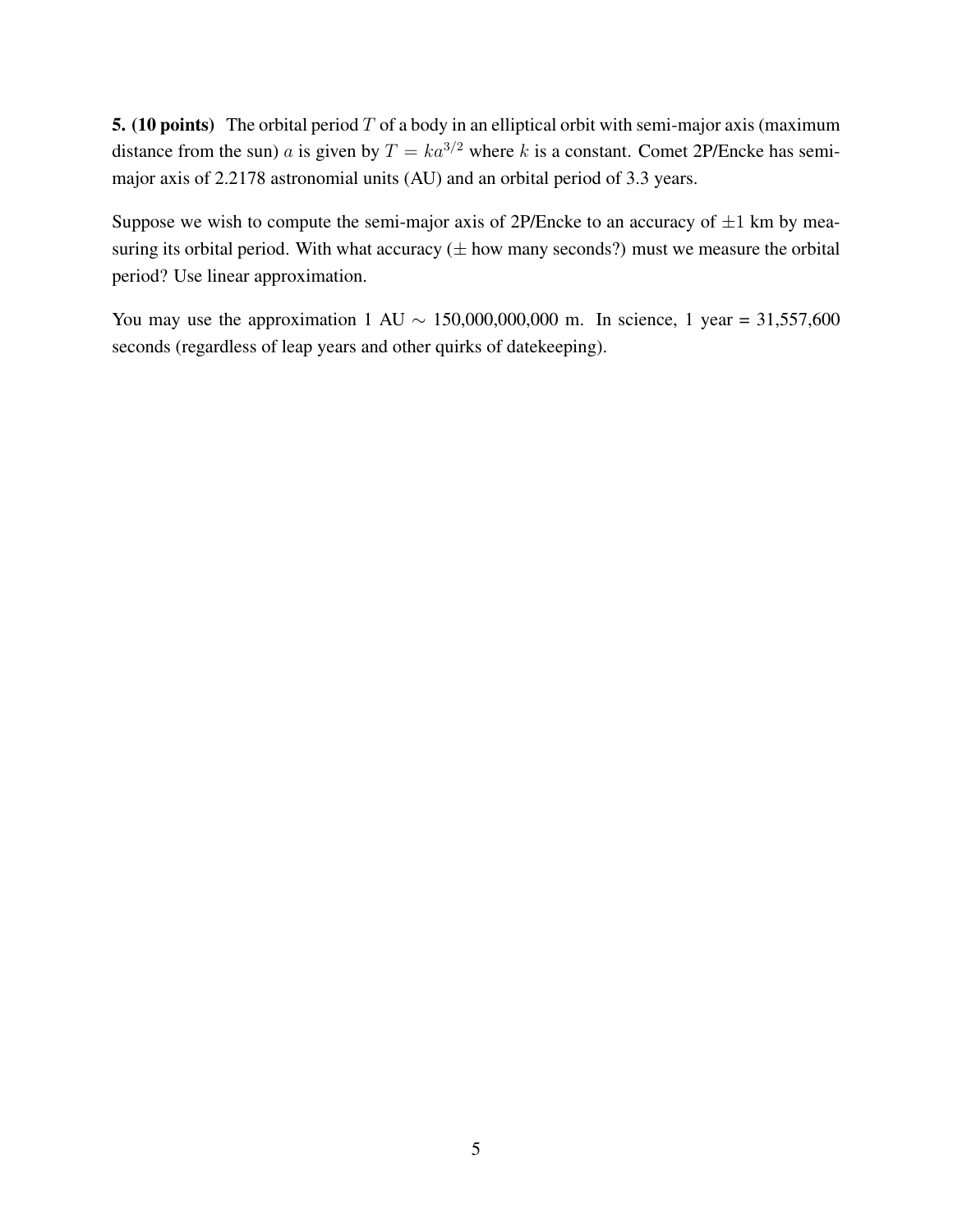(This page blank to give you more space to work.)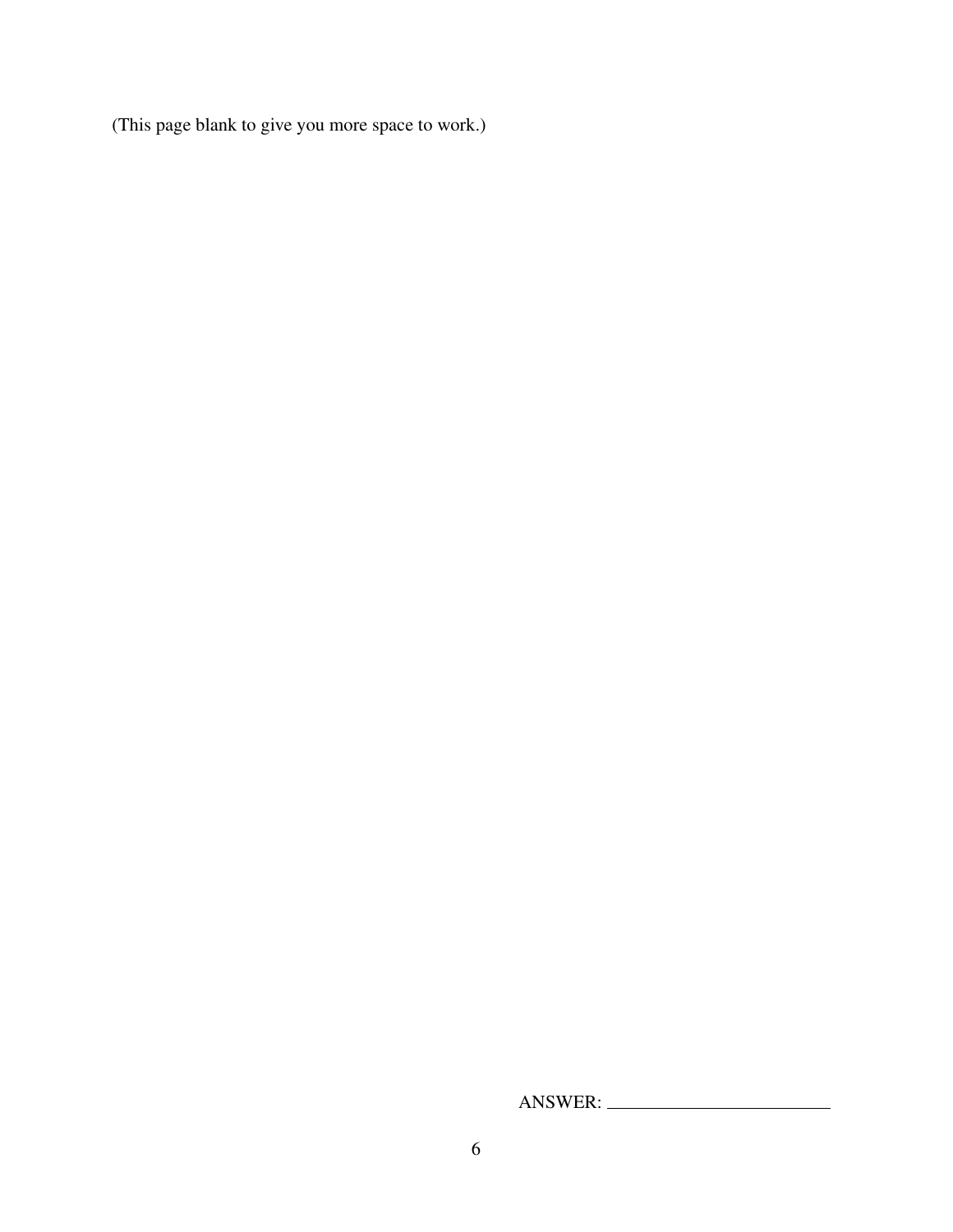6. (15 points) Find the absolute maximum and minimum value of

$$
y = \sqrt{4 - x^2}
$$

on the interval [−2, 1] using calculus. In addition, classify any interior critical points as local maxes, local mins, or neither.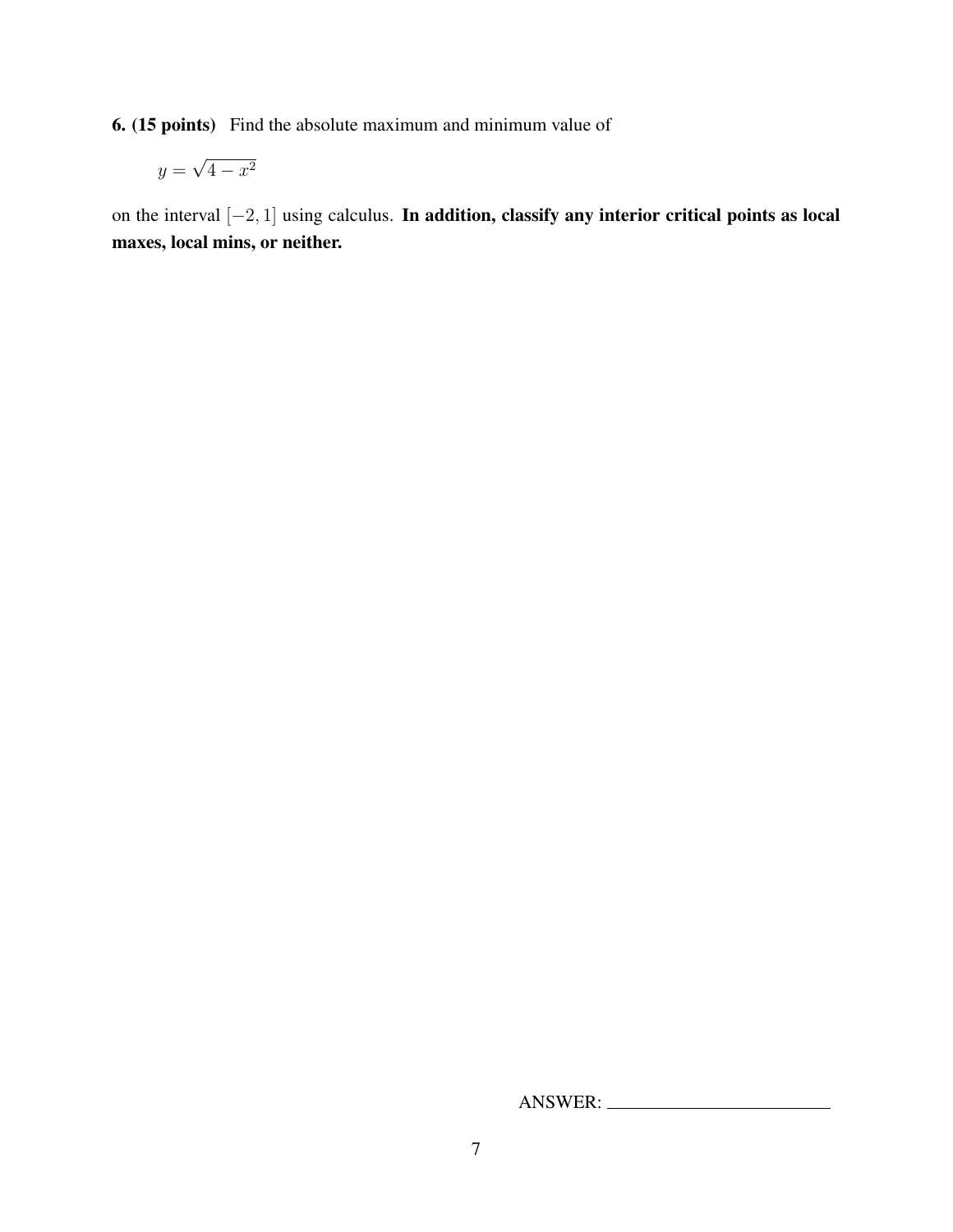7. (10 points) Explain in your own words what a Riemann sum is and what it is used for. Give at least one specific example.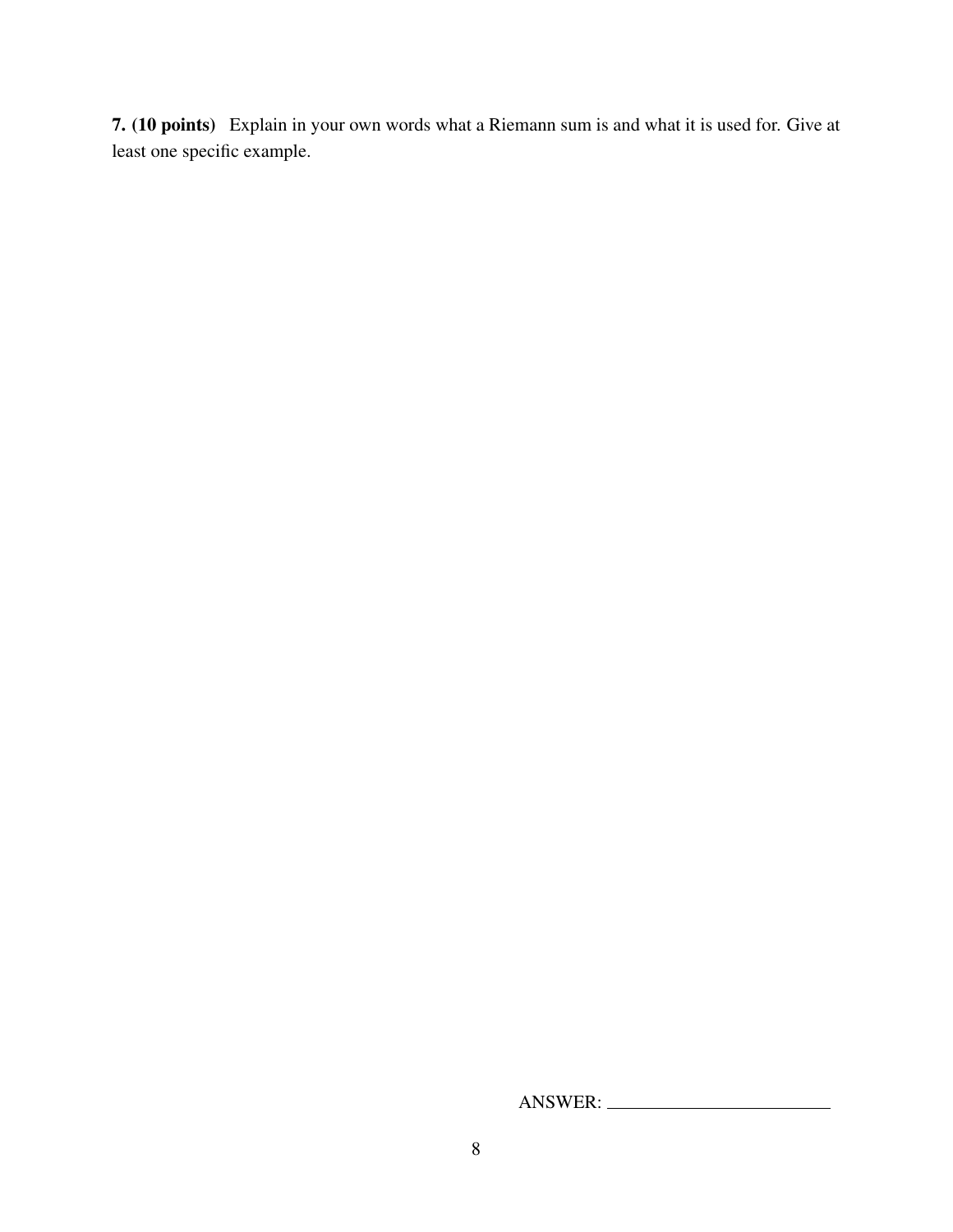8. (10 points) Consider the function

$$
f(x) = x^2 \cos x
$$

at  $x = 2$ . Is this function **increasing** or **decreasing** at this point? Is it **concave up** or **concave** down? Please use calculus to explain your answers. Grading note: Since you obviously have a 50% chance of getting the answer right by guessing, I will grade this problem on your explanation. A correct answer with no supporting explanation will be graded 0 points.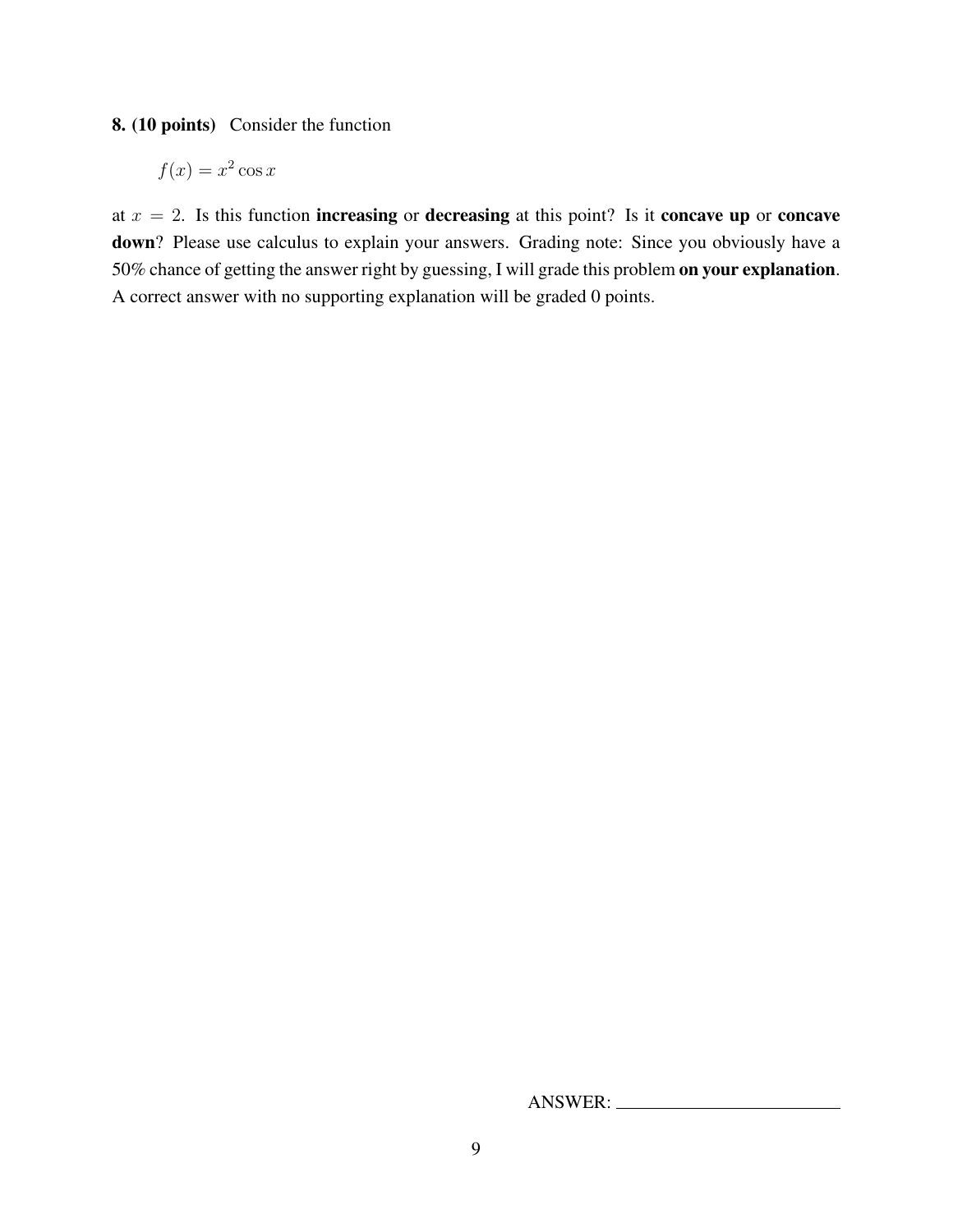**9.** (20 points) The graphs of the functions  $y = e^{-x^2}$  and  $y = x^2 - x + 1$  cross each other at the point  $x = 0$  and at one other point in the interval [0, 2]. Use **Newton's method** or the **bisection** method (or both!) to find approximate coordinates for the second crossing point.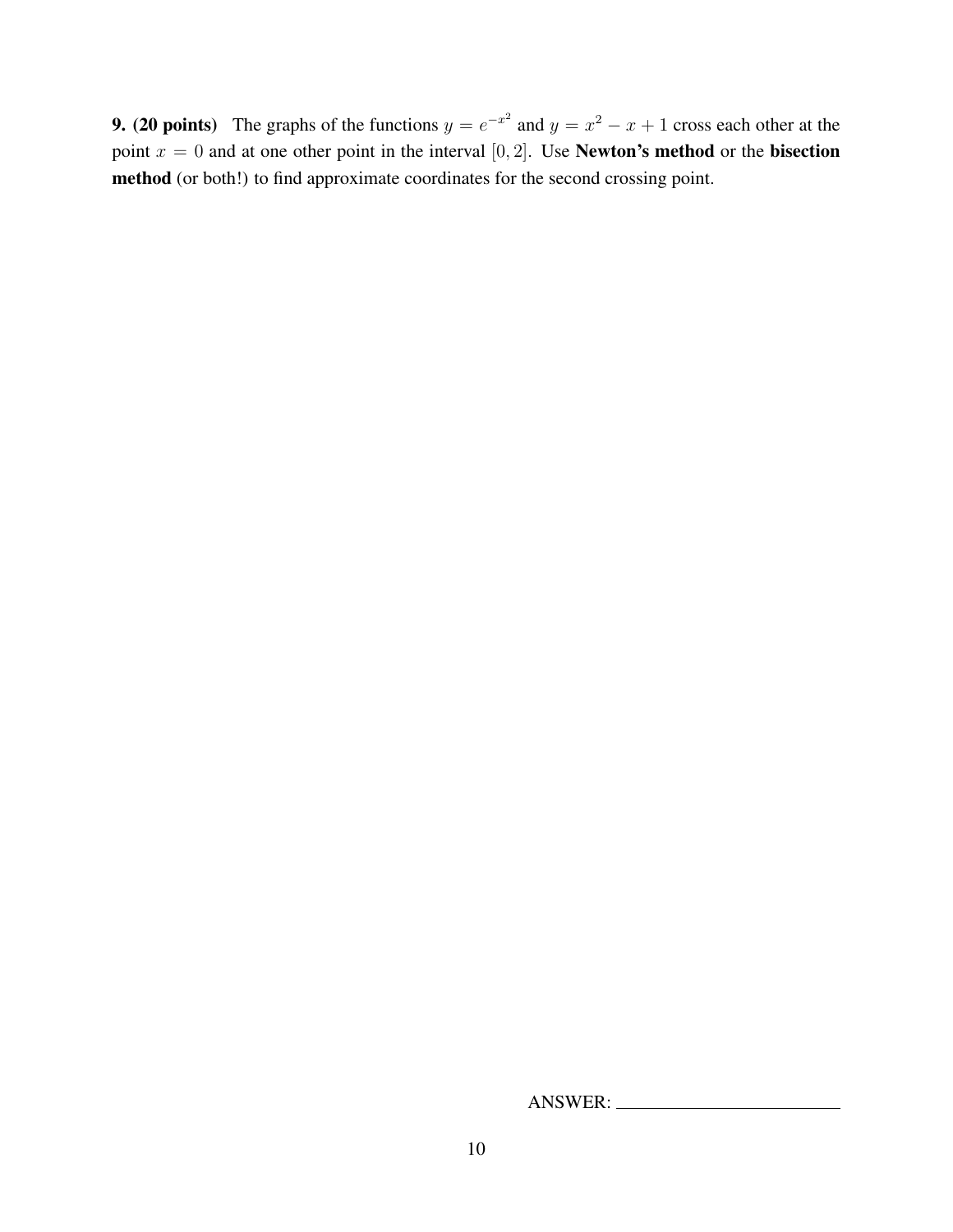10. (10 points) Find the derivative of the function

$$
f(x) = \int_2^{x^2} \sin(t^3) dt.
$$

ANSWER:

11. (10 points) Find the indefinite integral of the function

$$
f(x) = x^3 - 4x + 3.
$$

ANSWER:

12. (10 points) Evaluate the integral

$$
\int_{4}^{100} \frac{1}{2\sqrt{x}} dx.
$$